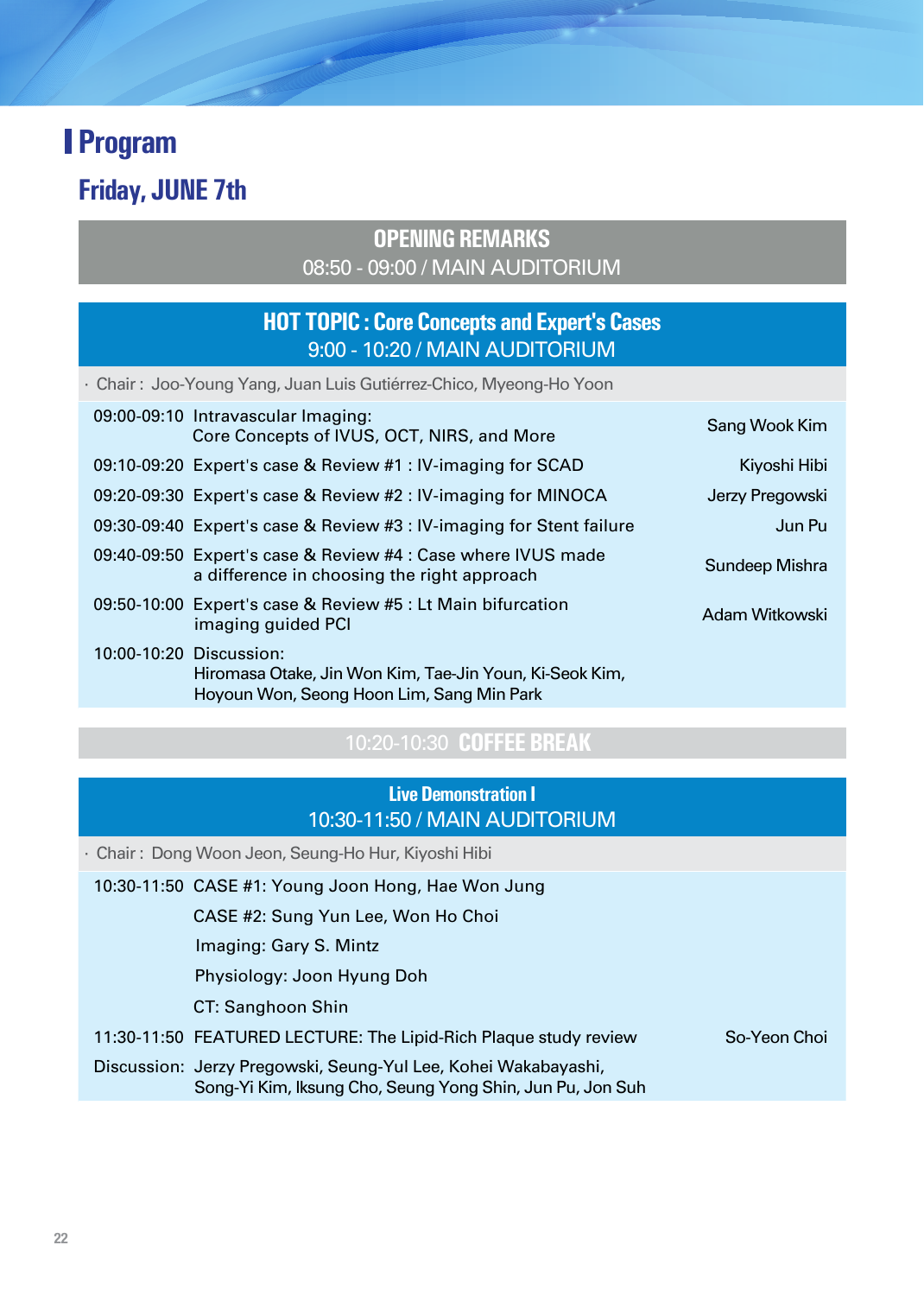**Friday, JUNE 7th**

11:50-12:00 **COFFEE BREAK**

### **LUNCHEON SESSION BY AMGEN** 12:00-12:50 / MAIN AUDITORIUM

· Chair : Hyeon-Cheol Gwon, Tae-Jin Youn, Do-Sun Lim

 12:00-12:30 The FOURIER Trial : The Efficacy and Safety of Evolocumab and Its Practical Use In Korea January 3. Jang Hoon Lee

12:30-12:50 Discussion : Are we doing enough for ASCVD Patients?

 Panelist Sung-Ho Her, June Namgung, So-Yeon Choi, Soon Jun Hong Yun-Seok Choi, Hyung Joon Joo, Jaejin Kwak

#### **LEGENDARY LECTURE FROM MASTER** 13:00-14:20 / MAIN AUDITORIUM

· Chair : Won Ro Lee, Jai-Wun Park, Adam Witkowski

 13:00-13:30 Impact of Intracoronary Imaging on the Evolution of PCI **Exercise Community in agently of the Evolution of Ferrario Gary S. Mintz**<br>- From Balloon Angioplasty to Bioresorbable Scaffolds

13:30-14:00 Coronary physiology guided PCI Bon-Kwon Koo Bon-Kwon Koo

14:00-14:20 Discussion:

 Jae Hyoung Park, Wang Soo Lee, Young Bin Song, Bong Ki Lee, Ung Kim, Woong Chol Kang, Juan Luis Gutiérrez-Chico

### 14:20-14:30 **COFFEE BREAK**

#### **Live Demonstration II** 14:30-15:50 / MAIN AUDITORIUM

· Chair : Kee-Sik Kim, Seung Hwan Lee, Sundeep Mishra

14:30-15:50 CASE #3: Sang Wook Kim, Sung Wook Kwon

CASE #4: So-Yeon Choi, Hae Won Jung

Imaging: Gary S. Mintz, Ki-Seok Kim

Physiology: Joon Hyung Doh

CT: Iksung Cho

#### 15:30-15:50 FEATURED LECTURE: All about CTCA Sanghoon Shin

 Discussion: Jung Rae Cho, Seong Ill Woo, Mi Hyang Kwak, Ki Hyun Jeon, Pil-Ki Min, Yoon Cheol Shin, Won Ho Choi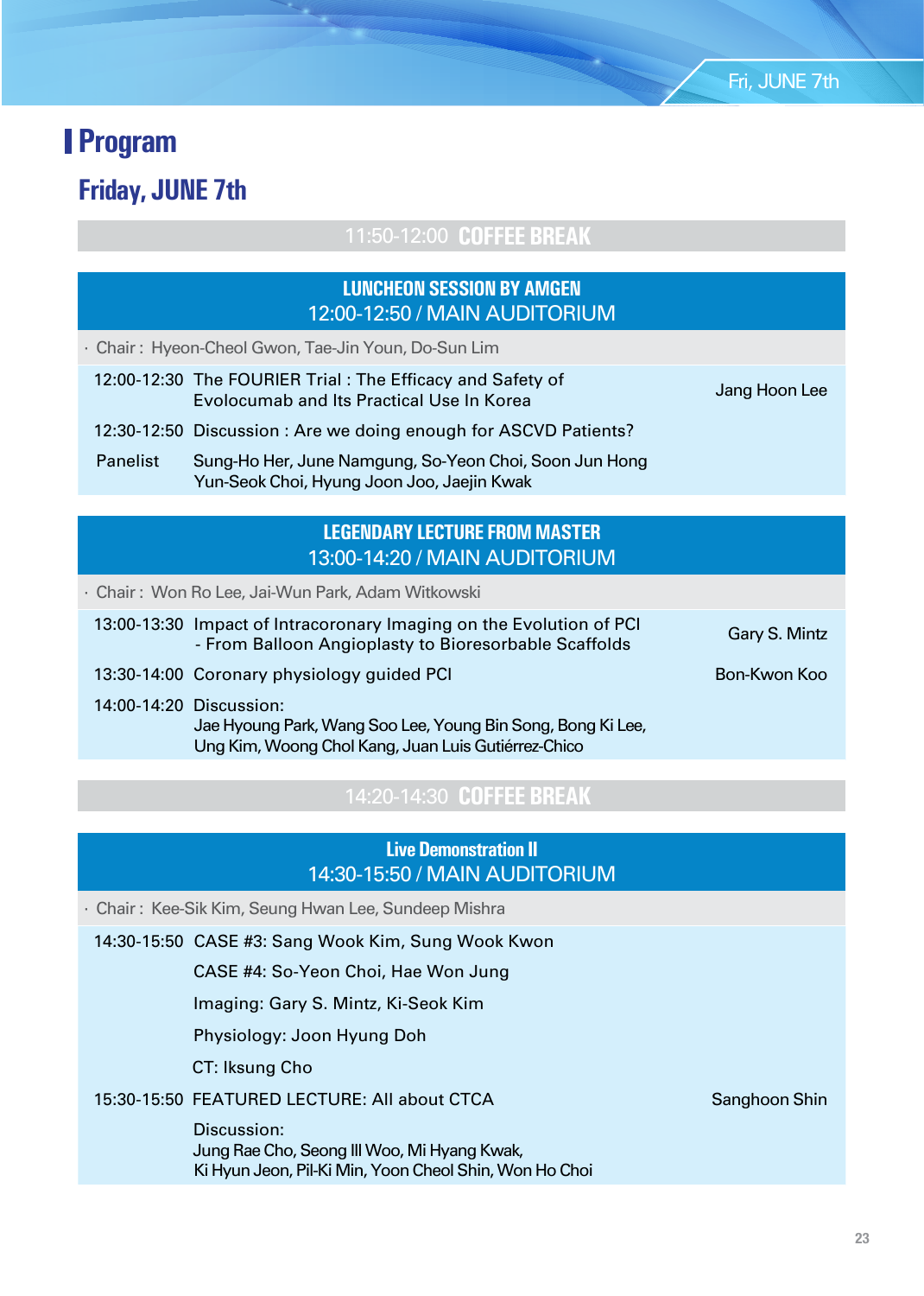## **Friday, JUNE 7th**

### 15:50-16:00 **COFFEE BREAK**

### **HOW TO IMPROVE CLINICAL OUTCOMES** 16:00-17:30 / MAIN AUDITORIUM

· Chair : Kyoo Rok Han, Gilles Rioufol, Sung Yun Lee

| 16:00-16:10 Clinical application of iFR/FFR                                                                                             | Myeong-Ho Yoon    |
|-----------------------------------------------------------------------------------------------------------------------------------------|-------------------|
| 16:10-16:20 OCT-guided DAPT duration after Stent                                                                                        | Myeong Ki Hong    |
| 16:20-16:30 Management of Vulnerable plaque without narrowing                                                                           | Kohei Wakabayashi |
| 16:30-16:40 Future IV imaging System : HD IVUS, NIRS-OCT etc.                                                                           | Yuki Sahashi      |
| 16:40-16:50 Less contrast EVT                                                                                                           | Shin Takiuchi     |
| 16:50-17:00 Fractional Flow Reserve for Percutaneous Coronary<br>Interventions outcomes improvement                                     | Gilles Rioufol    |
| 17:00-17:30 Discussion:<br>Soo-Joong Kim, Hyun Sang Lee, Eun-Seok Shin, Hyuk-Jae Chang,<br>Byeong-Keuk Kim, Jung Ho Heo, Adam Witkowski |                   |
|                                                                                                                                         |                   |

### **WELCOME DINNER** 18:00 - 21:00

- · Korean Restaurant Rido (4F)
- · Meeting Point: Ilsan Paik Hospital Front Gate at 17:40
- · http://www.rido.co.kr/ Tel. 031-932-7985

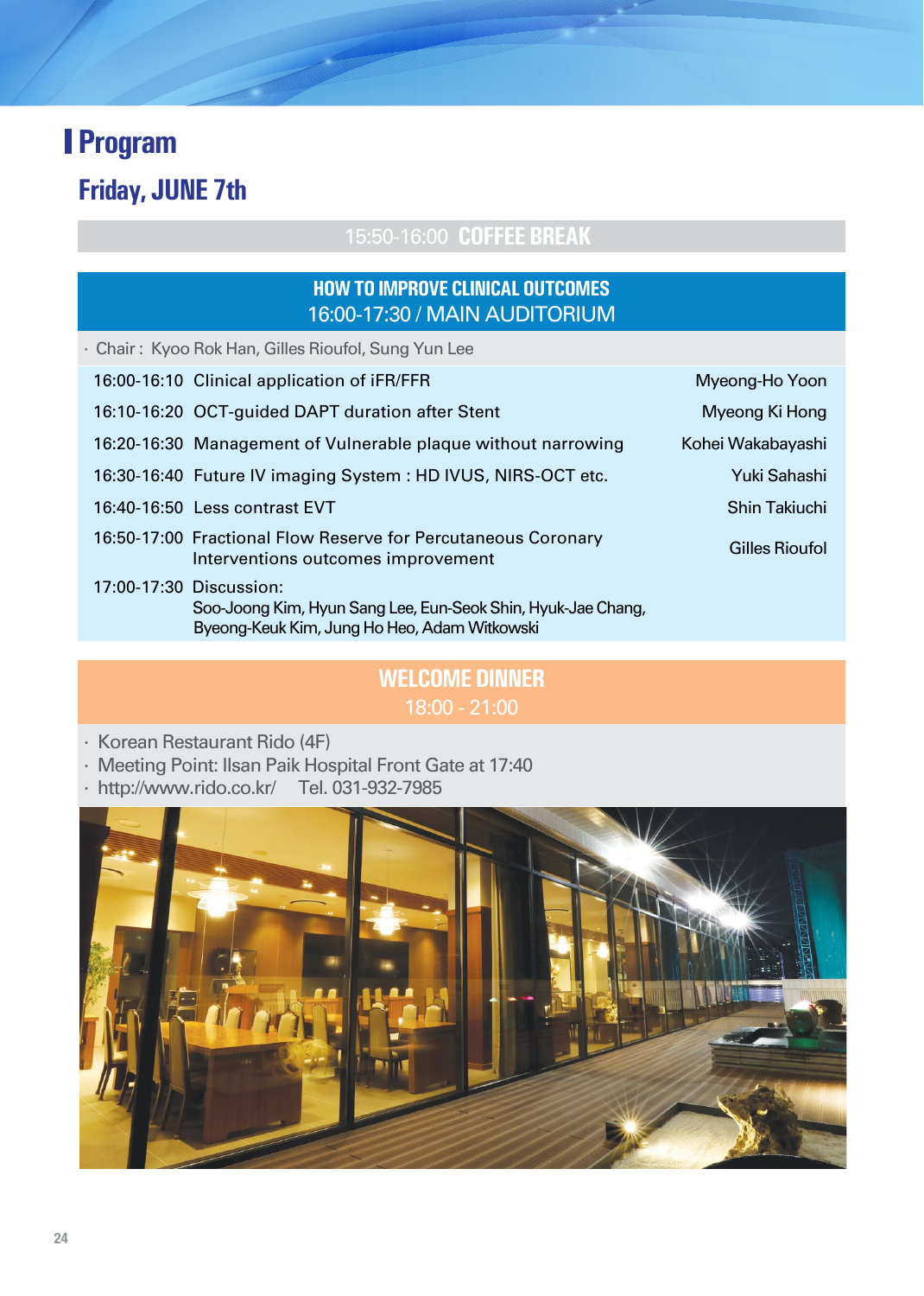# **Saturday, JUNE 8th**

### **IMAGING AND PHYSIOLOGY** 09:00-10:20 / MAIN AUDITORIUM

· Chair : Masanori Kawasaki, Do-Sun Lim, Youngkeun Ahn

Iksung Cho, Ae-Young Her, Kenichi Fujii

| 09:00-09:15 CTCA drived virtual FFR | Eun Ju Chun |
|-------------------------------------|-------------|
|-------------------------------------|-------------|

| 09:15-09:30 IV imaging drived virtual FFR                         | Fumiyasu Seike |
|-------------------------------------------------------------------|----------------|
| 09:30-09:45 Future Perspective of Imaging and Physiology of Japan | Shinjo Sonoda  |
| 09:45-10:00 Future Perspective of Imaging and Physiology of Korea | Sung Yun Lee   |
| 10:00-10:20 Discussion:                                           |                |

10:20-10:30 **COFFEE BREAK**

Jun Pu, Jin Man Cho, Shin Takiuchi, Jon Suh, Jun-Hee Lee,

#### **Role of Imaging for Non-coronary Intervention** 10:30-11:50 / MAIN AUDITORIUM

|                         | · Chair : Jai-Wun Park, Seung Jae Joo, Jerzy Pregowski                                               |                |
|-------------------------|------------------------------------------------------------------------------------------------------|----------------|
|                         | 10:30-10:42 All in One HEART Evaluation using MRI                                                    | Sang Chol Lee  |
|                         | 10:42-10:54 Clinically significant incidental findings in CT for<br><b>TAVI</b> planning             | Ran Heo        |
|                         | 10:54-11:06 Imaging for LA appendage and ASD                                                         | Woo-Baek Chung |
|                         | 11:06-11:18 CT Guidelines for TAVR                                                                   | Sanghoon Shin  |
|                         | 11:18-11:30 Imaging for Distal and Regular Radial Acess                                              | Sang Yeub Lee  |
| 11:30-11:50 Discussion: | Jun Pu, Yong Hoon Kim, Young Won Yoon, Hyung-Bok Park,<br>Yongsung Suh, Yun Hyeong Cho, Ji-won Hwang |                |

11:50-12:00 **COFFEE BREAK**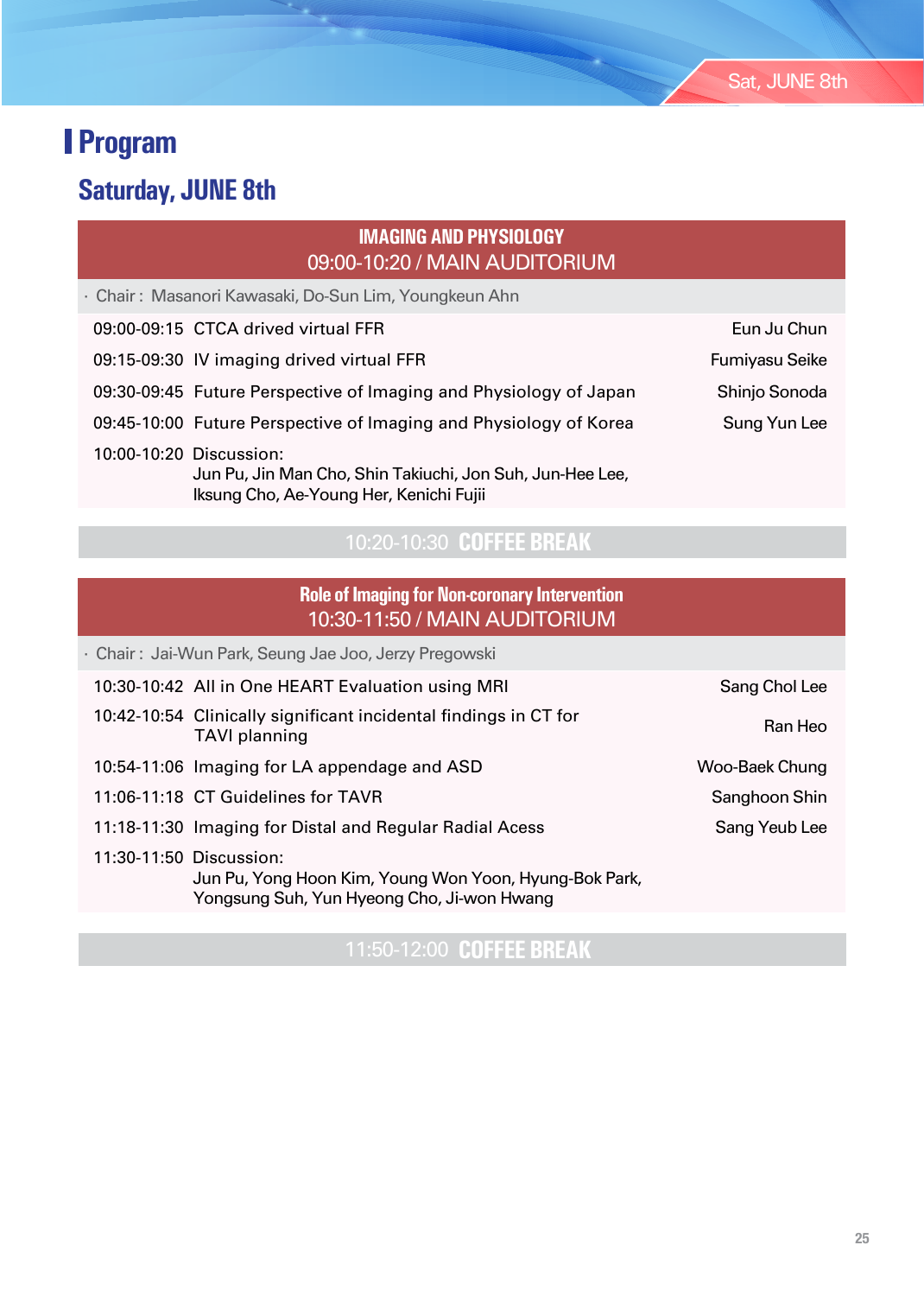## **Saturday, JUNE 8th**

#### **LUNCHEON SESSION BY Takeda Pharmaceuticals**  12:00-12:50 / MAIN AUDITORIUM

- · Chair : Deuk-Young Nah, Jang Ho Bae, Kiyuk Chang
	- 12:00-12:30 The 1st ARB/Chlorthalidone SPC for The Tst Anb/Chiorinalidorie SFC for<br>uncontrolled hypertensive patients Hoyoun Won

 12:30-12:50 Discussion: Sung Yun Lee, Yongcheol Kim, Kyung Woo Park, Joon Hyung Doh, Sang-Yong Yoo

### **Clinical Use of IV-imaging in CHIP** 13:00-14:20 / MAIN AUDITORIUM

· Chair : Myung-Ho Jeong, Shinjo Sonoda, So-Yeon Choi

|  | 13:00-13:15 Retrograde CTO intervention (Focus on IVUS role)                                                              | Juan Luis Gutiérrez-Chico |
|--|---------------------------------------------------------------------------------------------------------------------------|---------------------------|
|  | 13:15-13:30 Left main and Bifurcation / Non-Left main and Bifurcation                                                     | Ryoji Nagoshi             |
|  | 13:30-13:45 Diagnosis of In-stent Neoatherosclosis with IV imaging,<br>Do we need different Tx by Different ISR mechanism | Jung Sun Kim              |
|  | 13:45-14:00 Which lesion must be IV imaging guided PCI                                                                    | Masanori Kawasaki         |
|  | 14:00-14:20 Discussion:<br>Jin Bae Lee, Sang-Yong Yoo, Sang Jin Ha,<br>Jin Won Kim, Yongcheol Kim                         |                           |

14:20-14:30 **COFFEE BREAK**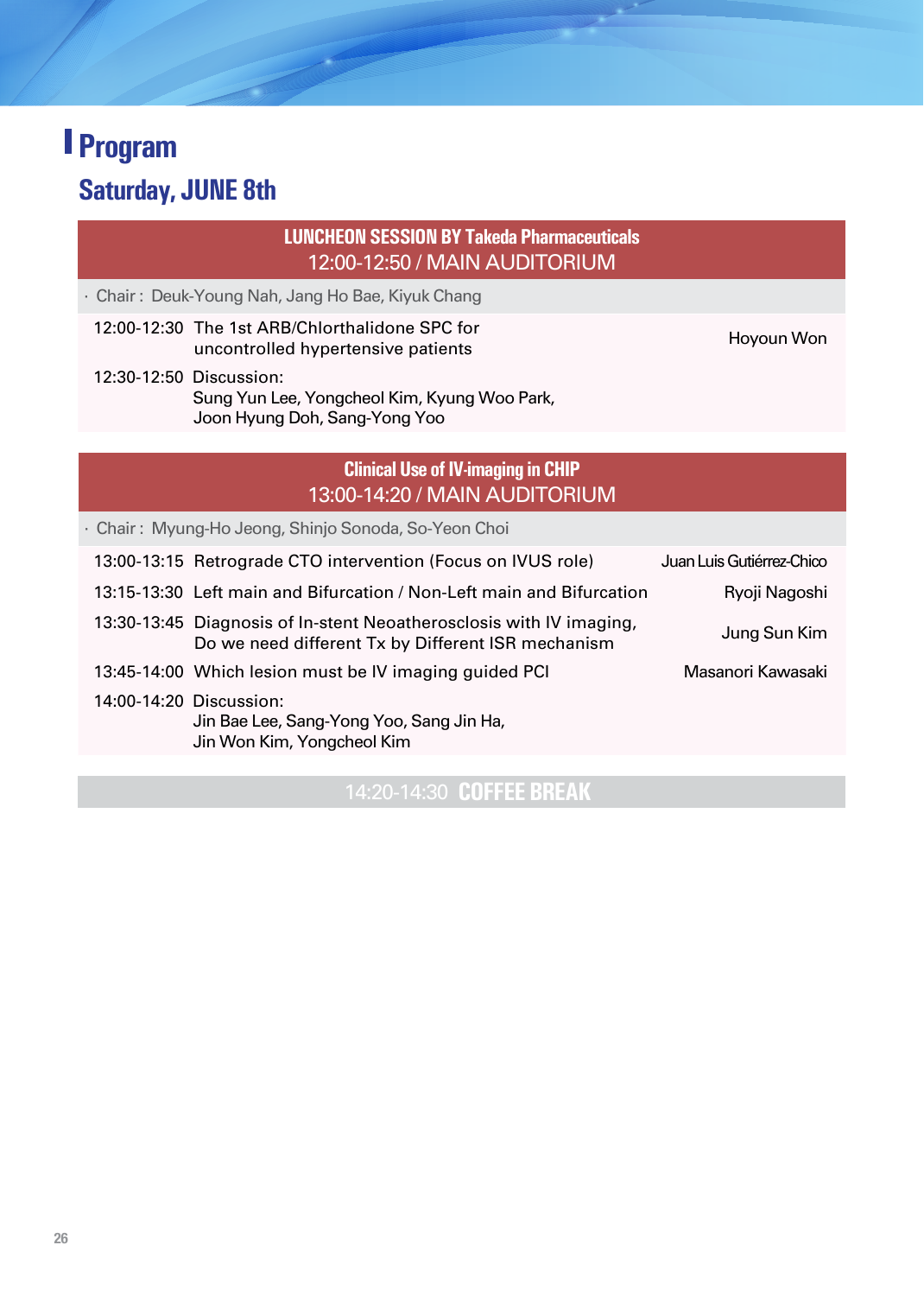## **Saturday, JUNE 8th**

### **Beyond Current Situation, Let's START** 14:30-15:50 / MAIN AUDITORIUM

· Chair : Byung Ryul Cho, Bon-Kwon Koo, Hiroyuki Okura

|                         | 14:30-14:42 OCT / FFR guided PCI not using Stent                                               | Eun-Seok Shin  |
|-------------------------|------------------------------------------------------------------------------------------------|----------------|
|                         | 14:42-14:54 CTCA with Myocardial perfusion imaging                                             | Hyung-Yoon Kim |
|                         | 14:54-15:06 Imaging in Aortic dissection/Aneurysm                                              | Kwang-Hun Lee  |
|                         | 15:06-15:18 Discreponcy of Vulnerable imaging and Hemodynamics                                 | Joo Myung Lee  |
|                         | 15:18-15:30 Imaging & Physiology Study in Animal LAB                                           | Hyun Kuk Kim   |
| 15:30-15:50 Discussion: | Young Hoon Jeong, Adam Witkowski, Hoyoun Won,<br>Ju Yeol Baek, Seong Hyeop Hyeon, Jun Hwan Cho |                |

### 15:50-16:00 **COFFEE BREAK**

### **EXPERT case & review II** 16:00-17:30 / MAIN AUDITORIUM

|                         | · Chair: Gary S. Mintz, Myeong-Ho Yoon, Hyeon-Cheol Gwon                                                                                     |                 |
|-------------------------|----------------------------------------------------------------------------------------------------------------------------------------------|-----------------|
|                         | 16:00-16:12 Expert's case & Review #1 :<br>IV-imaging for Acute closure after Stent                                                          | Hiroyuki Okura  |
|                         | 16:12-16:24 Expert's case & Review #2 :<br>Role of IVUS in extraluminal stent migration                                                      | Arun Mohanty    |
|                         | 16:24-16:36 Expert's case & Review #3 :<br>The correlation of new resting indexes with iFR in<br>simultaneous evaluation of disease severity | Yoshiaki Kawase |
|                         | 16:36-16:48 Expert's case & Review #4 : IV-imaging in ACS-PCI                                                                                | Young Joon Hong |
|                         | 16:48-17:00 Expert's case & Review #5: OCT-guided PCI                                                                                        | Hyuck-Jun Yoon  |
|                         | 17:00-17:12 Expert's case & Review #6 : How CT scan may help Left<br>Appendage Closure outcomes                                              | Gilles Rioufol  |
| 17:12-17:30 Discussion: | Jong Shin Woo, Hyuck-Jun Yoon, So-Yeon Choi,<br>Hyun Jong Lee, Sungsoo Cho, Hae Won Jung, Won Ho Choi                                        |                 |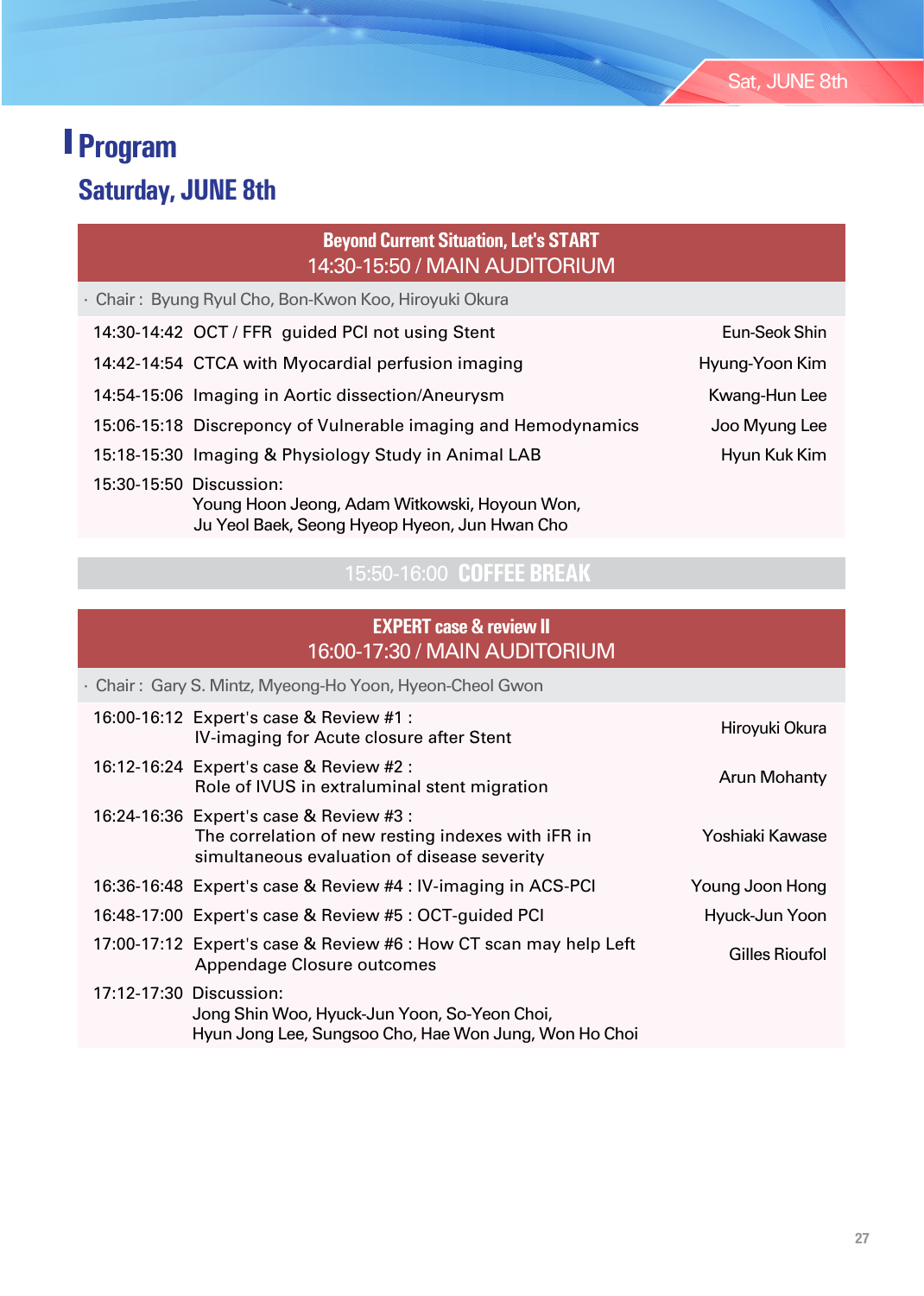## **Saturday, JUNE 8th**

### **Asia-Pacific Case Session** 10:30-12:00 / SEMINAR ROOM

· Chair : Gary S. Mintz, Sundeep Mishra, Sang Wook Kim 10:30-10:40 Difficult primary PCI: insights provided by OCT Dinkar Bhasin

| Phan Tan Quang                | 10:40-10:50 Stent failure in a very young woman: what is to blame?                                                                       |  |
|-------------------------------|------------------------------------------------------------------------------------------------------------------------------------------|--|
| Vivudh Pratap Singh           | 10:50-11:00 Optimized Treatment of ISR with OCT                                                                                          |  |
| Susanta Pradhan               | 11:00-11:10 Role of IVUS in LMCA Perforation                                                                                             |  |
| Nehiro Kuriyama               | 11:10-11:20 Two cases of rotablator complications, short-cut and<br>over-run, detected by OCT image                                      |  |
| You-Jeong Ki                  | 11:20-11:30 A case of using CAG-iFR pull back-VH-IVUS<br>co-registration in rapid progressive LAD lesion                                 |  |
| Kalyan Muvya<br>Venkateswarlu | 11:30-11:40 Retrograde PCI of osteal RCA CTO optimisation<br>with IVUS                                                                   |  |
|                               | 11:40-12:00 Discussion:<br>Woong Chol Kang, Seung-Yul Lee, Joo Myung Lee,<br>Jang Hoon Lee, Seong Hoon Lim, Soo-Joong Kim, Seong III Woo |  |

### **KCTA Symposium I** 13:00-14:20 / SEMINAR ROOM

· Chair : Min Suk Lee, Seung Il Ko

| 13:00-13:15 How to reduce radiation dose during Intervention                                         | Tae II Kim    |
|------------------------------------------------------------------------------------------------------|---------------|
| 13:15-13:30 Radiation Protection (cardiovascular intervention)                                       | Min Jun Jo    |
| 13:30-13:45 Hybrid cath lab Facility Guidelines                                                      | Jae Hyeon Kim |
| 13:45-14:00 Cardiac Cath Lab Facility Design                                                         | Sungwoo Lee   |
| 14:00-14:20 Discussion:<br>Nam Hwan Lim, Euiyoung Ko, Joon Won Kang,<br>Jeong Wan Lim, Sang Man Park |               |

14:20-14:30 **COFFEE BREAK**